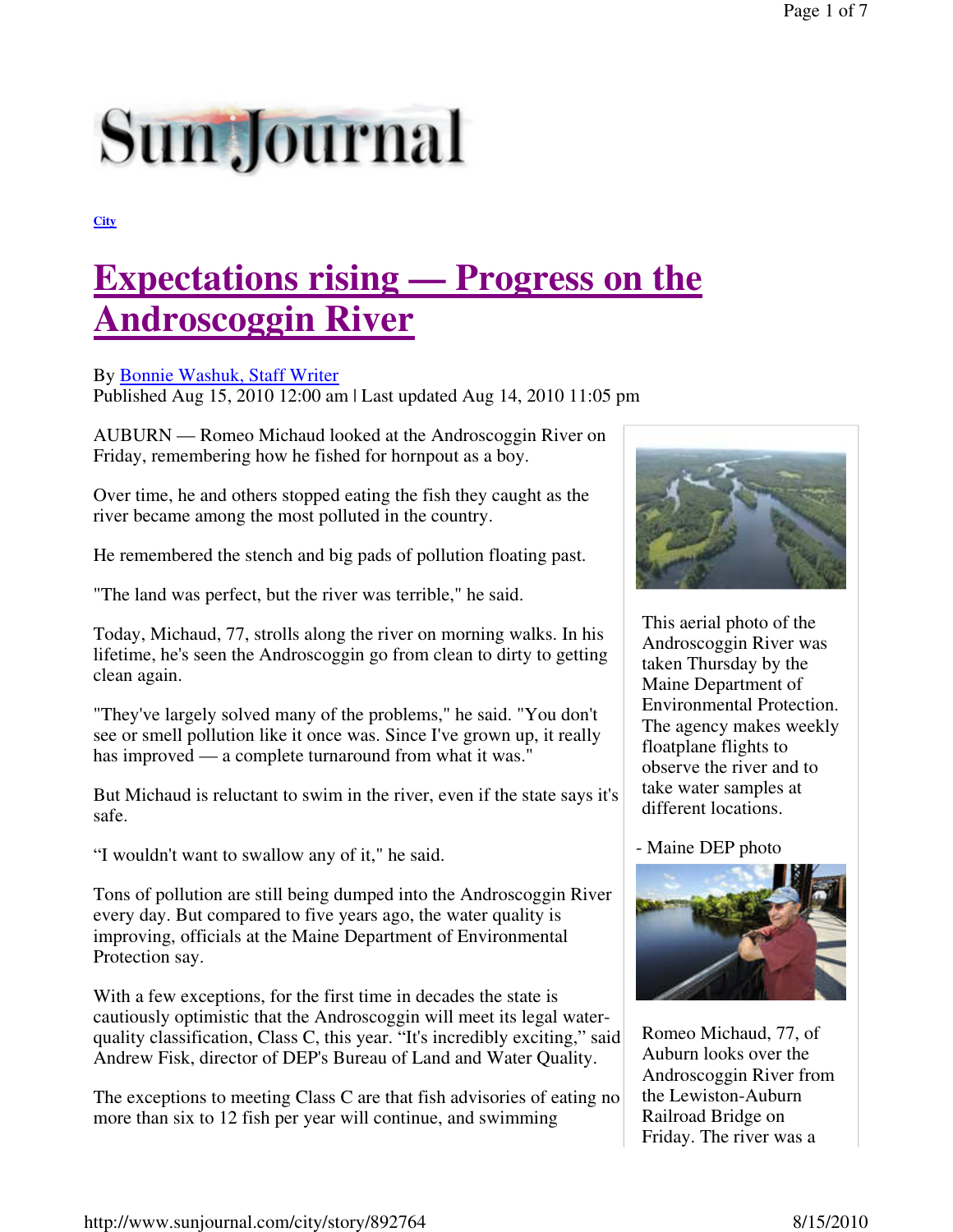advisories after heavy rains from Lewiston to Brunswick will stay in place. The swimming advisories will go down significantly by 2014, Fisk said.

Class C is the lowest water classification allowed by the federal Clean Water Act, but Class C is "a very good standard," Fisk said. "C is very robust. It supports indigenous species of fish. It supports salmon, coldwater fish. It is not a weak-kneed standard, by any stretch."

Critics of the state's progress aren't celebrating. They want to be able to fish and swim in the entire river. They want a plan to upgrade it to Class B, which would mean a cleaner river.

The "Andy," as it's called locally, is the only large river in Maine with the lowest classification for most its length. It's Maine's most heavily dumped-in river, environmentalists point out.

But these days, the river is clean enough to entice frequent boating, fishing and riverbank uses. Wildlife, including eagles, fish and ducks, are abundant.

More walkers and joggers, such as Michaud, enjoy Auburn's Riverwalk, a paved trail along its banks. Outdoor enthusiasts look forward to more trails being developed in Maine's newest state park in Turner.

The DEP points to other signs of progress:

— There hasn't been an algal bloom, the icky green slime, on the river since 2004.

— The cities of Lewiston and Auburn have cut the number of times, and the amount, of raw sewage that overflows during heavy rain.

— Pollution limits for the amount of organic waste dumped by paper mills have been cut.

— More oxygen, created by "bubblers," is being infused in the deep, oxygen-starved Gulf Island Pond by the mills and FPL Energy Maine Hydro. More oxygen has improved water quality, DEP officials say.

#### **What's being dumped?**

The river's largest polluters, the paper mills, have cut discharges because of 2008 orders from a citizen board.

Plus, two mills have closed. Fraser Paper of Berlin, N.H., citing the rising costs of energy, wood and chemicals, closed its pulp mill in 2006; it's papermaking plant remains open. Otis Mill, owned by Wausau, closed in 2009, leaving more than 200 without jobs at the Jay plant.

great source of recreation for Michaud during his childhood, for fishing, boating and ice-skating.

- Jose Leiva/Sun Journal Buy a Print



Bill Hinkle of the Maine Department of Environmental Protection takes a water sample from the pontoon of a floatplane at the Upper Deep Hole in the lower portion of Gulf Island Pond on the Androscoggin River on Thursday.

#### - Maine DEP photo



An aerial view of the bubbler system that adds oxygen to the Androscoggin River at Gulf Island Pond. The two lighter-colored lines on the surface of the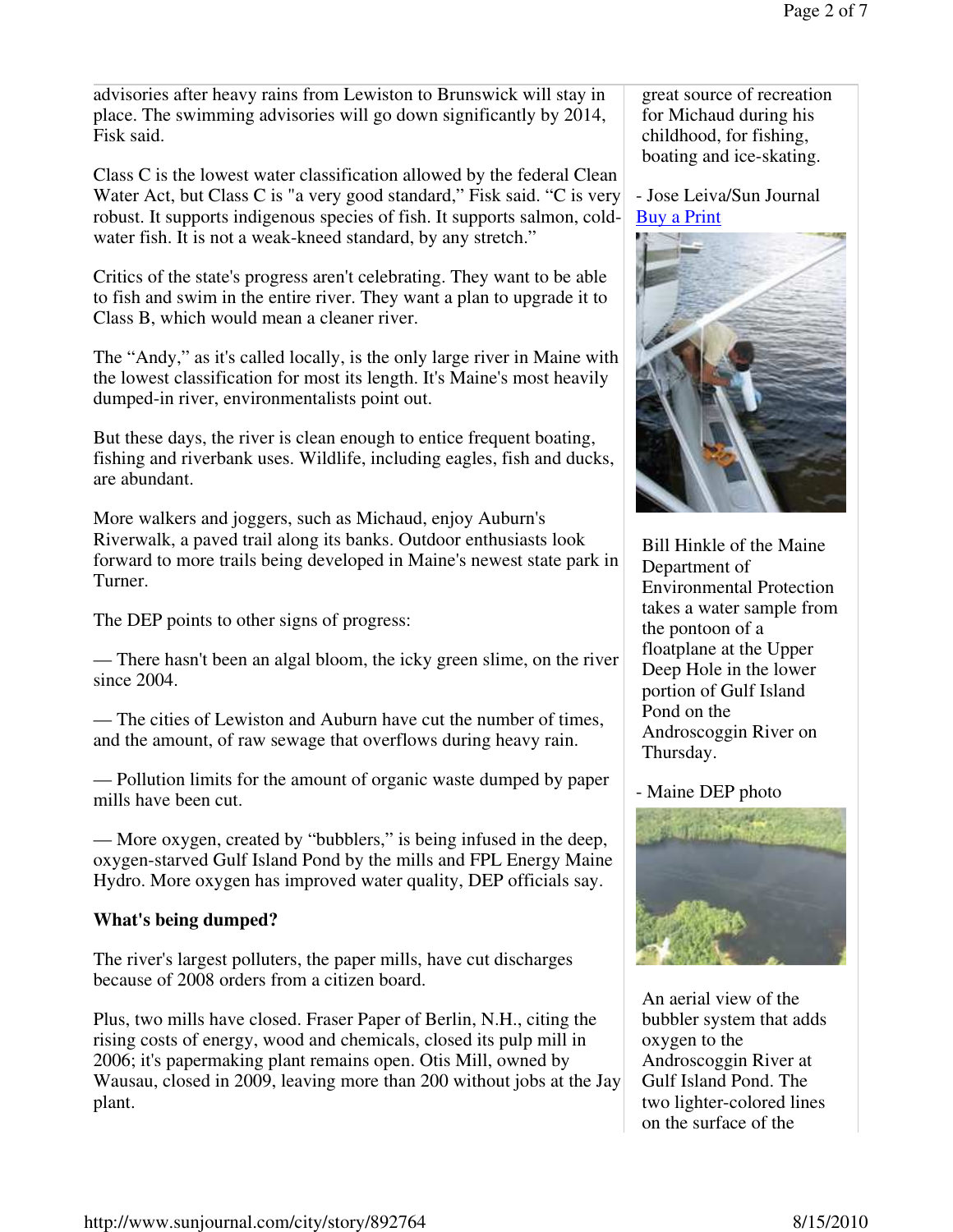After the latest license was issued in 2005, the mills and environmentalists appealed. That citizen board, officially the Board of Environmental Protection, reviewed the appeals in 2008 during a week of hearings in Auburn.

"The board said, 'We've heard all this testimony. Make the following changes,'" Fisk said.

Paper mills no longer discharge toxins, state regulators said. They do dump phosphorus and organic waste (fine wood chips and other debris) left over from the papermaking process into the water.

Together, the phosphorus and organic waste act as food that can feed algae, which depletes the oxygen in the river. That degrades water quality and stresses the fish.

For more than 20 years, much of Gulf Island Pond, water behind the dam and miles upstream, has not met water-quality standards because of a lack of oxygen and algal blooms.

"It's influenced by the weather, temperature and discharges," said Brian Kavanah, director of the DEP's Division of Water Quality Management.

water are oxygen bubbles rising to the surface.

- Maine DEP photo



This Maine Department of Environmental Protection aerial photo provided by the Natural Resources Council of Maine shows the Androscoggin River below the Verso Mill in Jay.

- Submitted photo

This summer is the first time the permits have been fully implemented,

Kavanah said. "Up until now, there have been steps." At the end of the summer, the DEP will determine whether the permits are working, he said.

DEP Commissioner David Littell said this year's summer data would be important, since the summer is when the river is under the most stress from warmer temperatures and a lower volume of water. The initial data is promising, "but not necessarily 100 percent compliance with Class C," he said.

He's confident the Androscoggin is healthier because of recent regulation. Still, he said, "whether we are entirely where we need the Androscoggin to be is the question we will continue to examine."

#### **Critics: Not satisfied**

If Gulf Island Pond finally meets class C, it would be a good step forward, said Neil Ward of the Androscoggin River Alliance. "But we need to keep it in perspective."

Class C is "the absolute minimum protection that the law affords Maine citizens and their environment," he said. "And it has taken almost 40 years to get there. If I were a DEP official or an executive for the paper industry, I would be pretty ashamed of that record."

State Rep. Peggy Rotundo, D-Lewiston, echoed a complaint from the Natural Resources Council of Maine, saying there has "been no reduction in pollution coming from the Verso mill (in Jay)."

Rotundo said she doesn't want any paper mill jobs to be lost.

"I am not convinced that the mills aren't capable of keeping everyone fully employed and doing more to clean up their pollution," she said.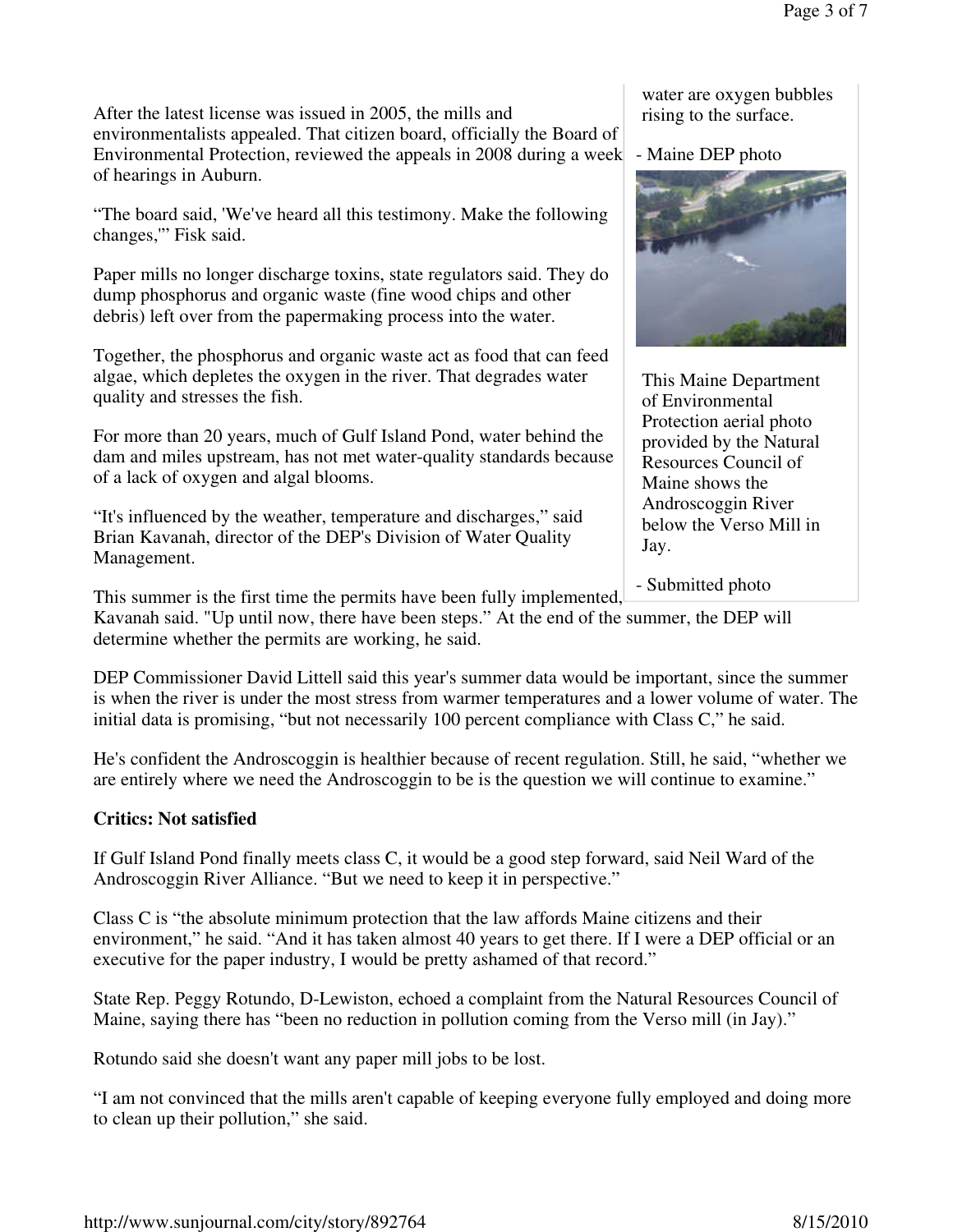She questioned whether DEP has been tough enough on Verso. DEP required the mills and FPL Energy, the power company that owns the hydro dam, to extend a system of oxygen-infusing bubblers to pump more oxygen in the river to improve water quality, she said. But she's wondering if that's enough. She believes Verso's discharges into the river still need to be reduced.

DEP's Kavanah says it's not important whether the amount of discharge is coming down.

"Whether there's improvement is not required," Kavanah said. What matters is whether the mills are meeting their license limits. The licenses are constructed so that if they are, the river will be in compliance after this year, he said.

Just reducing the pollution won't necessarily fix the problems with the river, Kavanah said.

The Androscoggin is unique, he said. There's no river like it in Maine, and few in the nation. The Androscoggin is relatively short, with three active mills, a heavy use compared to other rivers.

"Then you've got this dam (at Gulf Island) creating a deep impoundment," he said. "Sometimes it acts like a lake, sometimes a river. There's no way you can bring this into attainment without putting in oxygen. You can't get there by cranking down the limits of the discharges."

Whether the numbers have gone up or down or remain flat can depend on how they're being compared and to what, because reporting criteria have changed over the years. In essence, they are not drastically different from five years ago.

#### **Best it's been in 50 years**

Verso spokeswoman Cherilee Budrick said the Jay mill has met its license requirements.

"We've had no violations for years," Budrick said. "We've accepted much more stringent limits than any other mill on this river. We've truly improved the quality of the river. This is the best this river has been in at least 50 years."

It's a far different river, considering it once emitted a putrid smell and dead fish floated upside down in its current, she said.

Algal blooms are a thing of the past.

"We're pretty happy about that," said Kenneth Gallant, the mill's environmental manager.

From 2004 to 2010, the mill has reduced organic waste discharges (known as BODs) by 17.8 percent, suspended solids (more organic waste that covers the river bottom) by 35.3 percent, and phosphorus by 15.2 percent, Gallant said.

He said Verso has done that by tightening up paper coating and other papermaking processes so fewer materials end up in the river.

Budrick said the Jay mill employs about 950 people, a significant number. "This mill is crucial to the economy. It's one of the last good-paying jobs for folks here."

But the threat of lost jobs rings hollow to Michaud, the Auburn retiree.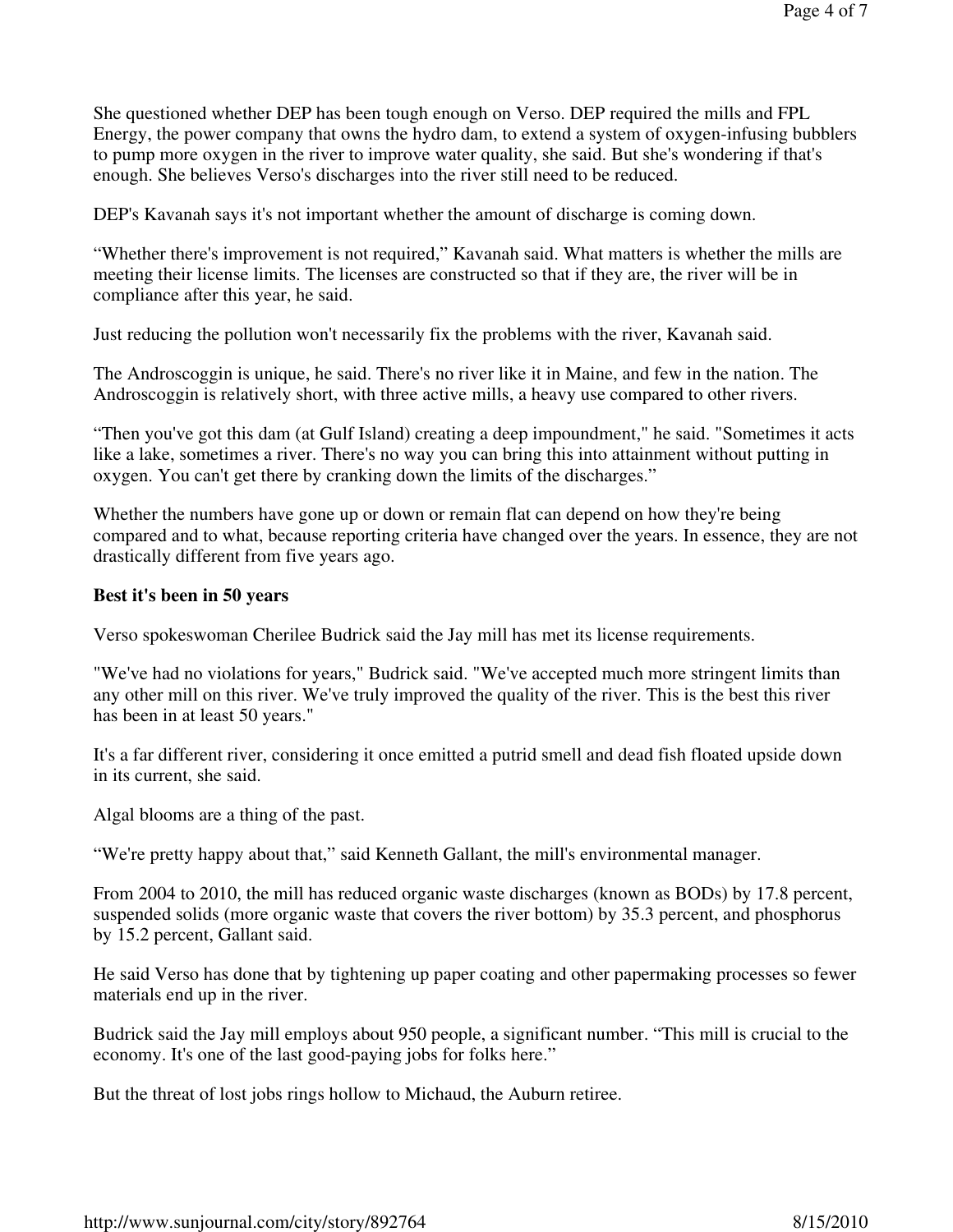"They are closing, anyway, so that threat doesn't seem right," Michaud said. "You're damned if you do and damned if you don't."

#### **Next time: Class B?**

Current pollution permits will expire in September. After the mills apply for licenses, work will begin on new permits, Fisk said.

After the summer data is in, DEP will crunch numbers and figure out pollution limits for the next round. "If everything is in attainment, then the licenses are fine," Fisk said.

On the Androscoggin, the river is Class B from the New Hampshire border to Rumford; from Rumford to the ocean, it's Class C.

Fisk said he didn't know when Class B status would be considered for the entire river. It's taken 20 plus years to get Gulf Island Pond into compliance, if it is in compliance. Class B is a much tougher step.

The Clean Water Act and state policy "says that things go upward," or that water quality should get better over time, but there's no legal requirement it do so, Fisk said.

"Penobscot has gone from a C to B; the Kennebec has gone from a C to B, portions of it. So yes, in time you could see portions of the Androscoggin going from C to B," Fisk said.

Rotundo said she testified before the Legislature's Natural Resources Committee in 2009, asking that the Androscoggin be upgraded to Class B.

"We were not successful because DEP said that the data the request was based on, from Friends of Merrymeeting Bay, did not meet their standards," Rotundo said. DEP promised to collect data last summer, but heavy rain prevented that. The department says it is working on data collection this summer.

Rotundo plans to build the case next year in the Legislature for a Class B river classification, especially from Brunswick south, where the river is cleaner, and eventually in Lewiston-Auburn.

"If the data shows we aren't ready, we need to put a plan in place that will get us there soon," Rotundo said. "We need to keep pushing. Otherwise, it's not going to happen. We deserve to have a clean river running through our community."

bwashuk@sunjournal.com

*Regional Editor Scott Thistle contributed to this report.*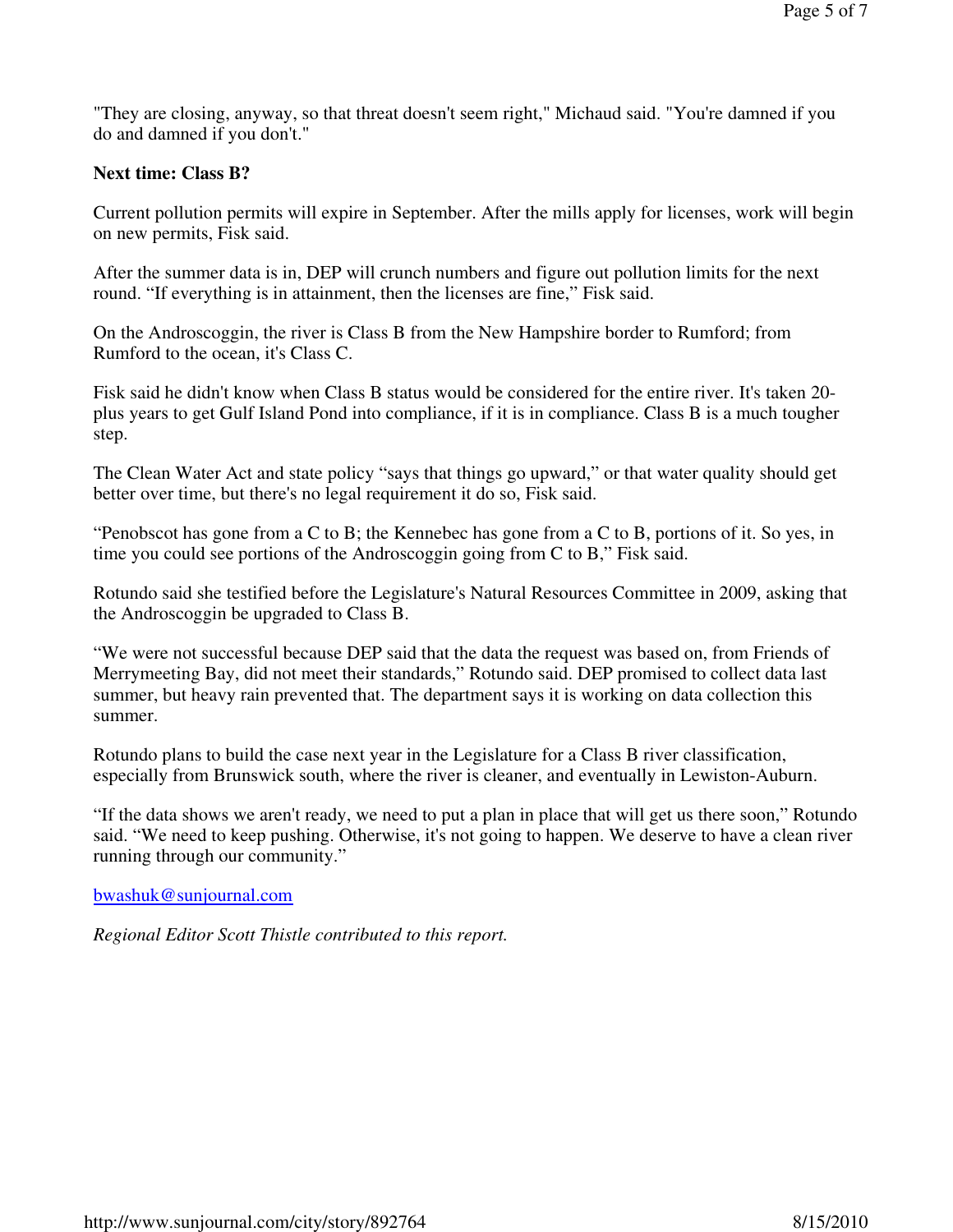**More stories from City**

- **Kestrel's Brunswick landing: Klapmeier discusses drones, skeptics of Navy base venture 12:00 am**
- **Police log 12:00 am**
- **Expectations rising — Progress on the Androscoggin River 12:00 am**



more

**There are enough heavy metals and dioxin...**

Submitted by <u>xyz</u> on Sat, 08/14/2010 - 23:05.

locked into the muddy bottom of that river to keep it from being clean for many generations. The dams don't help they allow all this garbage to settle into the areas above the dams and the annual floods can't stir it up enough to wash it downstream into the ocean, or at least merrymetting bay.

reply Report inappropriate comment

# **I Hope it becomes clean its really nice**

Submitted by roadwolfwalker on Sun, 08/15/2010 - 06:53.

I dont seen to smell it as much when I cross the bridge going to auburn



## **river**

Submitted by badone2104 (not verified) on Sun, 08/15/2010 - 09:26.